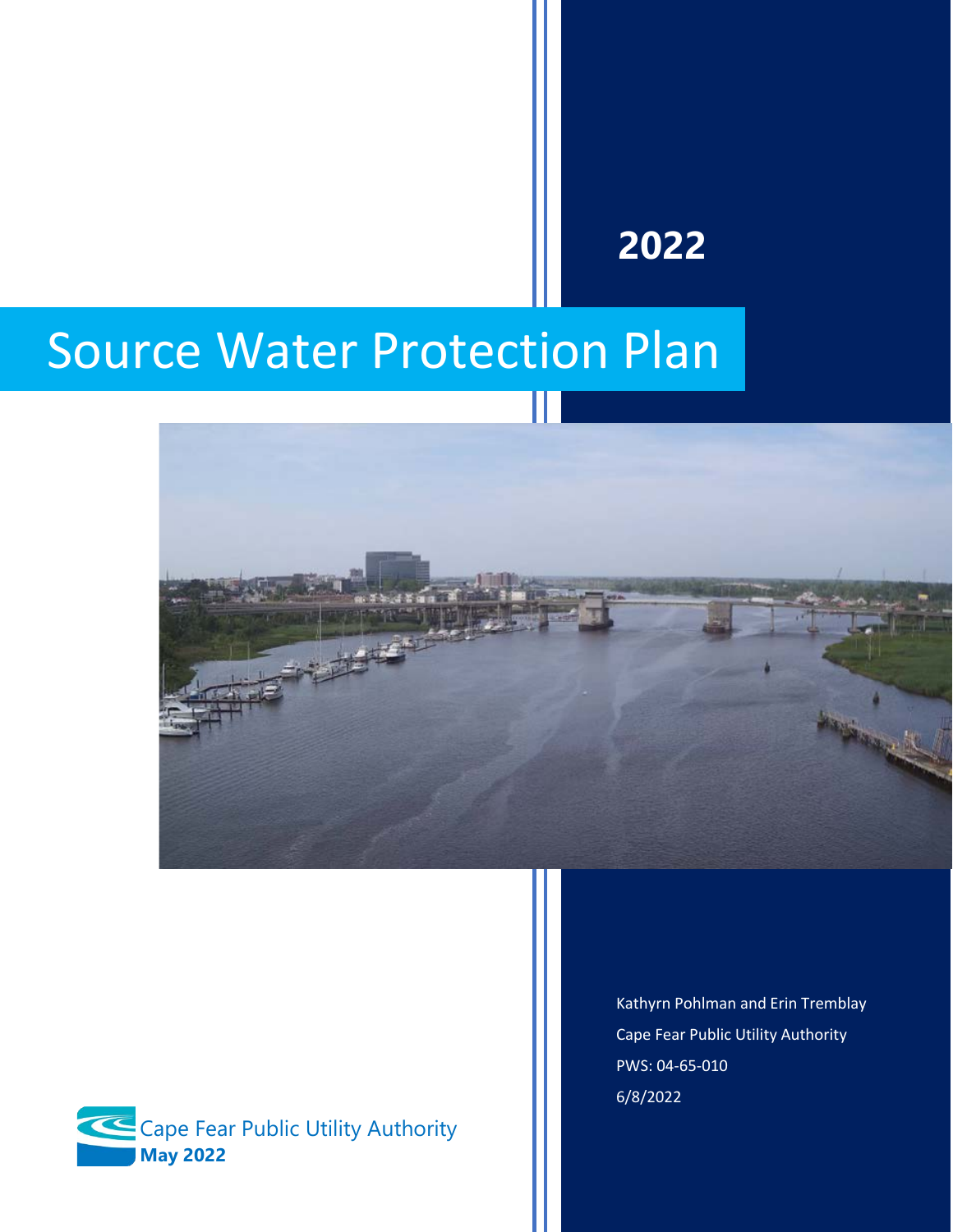## **Source Water Protection Plan Contacts**

**Kathryn Pohlman**

CFPUA Assistant Director of Environmental Management and Sustainability

[kathryn.pohlman@cfpua.org](mailto:kathryn.pohlman@cfpua.org)

(910) 332-6625

**Erin Tremblay**

CFPUA Public and Environmental Policy Specialist [Erin.tremblay@cfpua.org](mailto:Erin.tremblay@cfpua.org) (910) 332-6652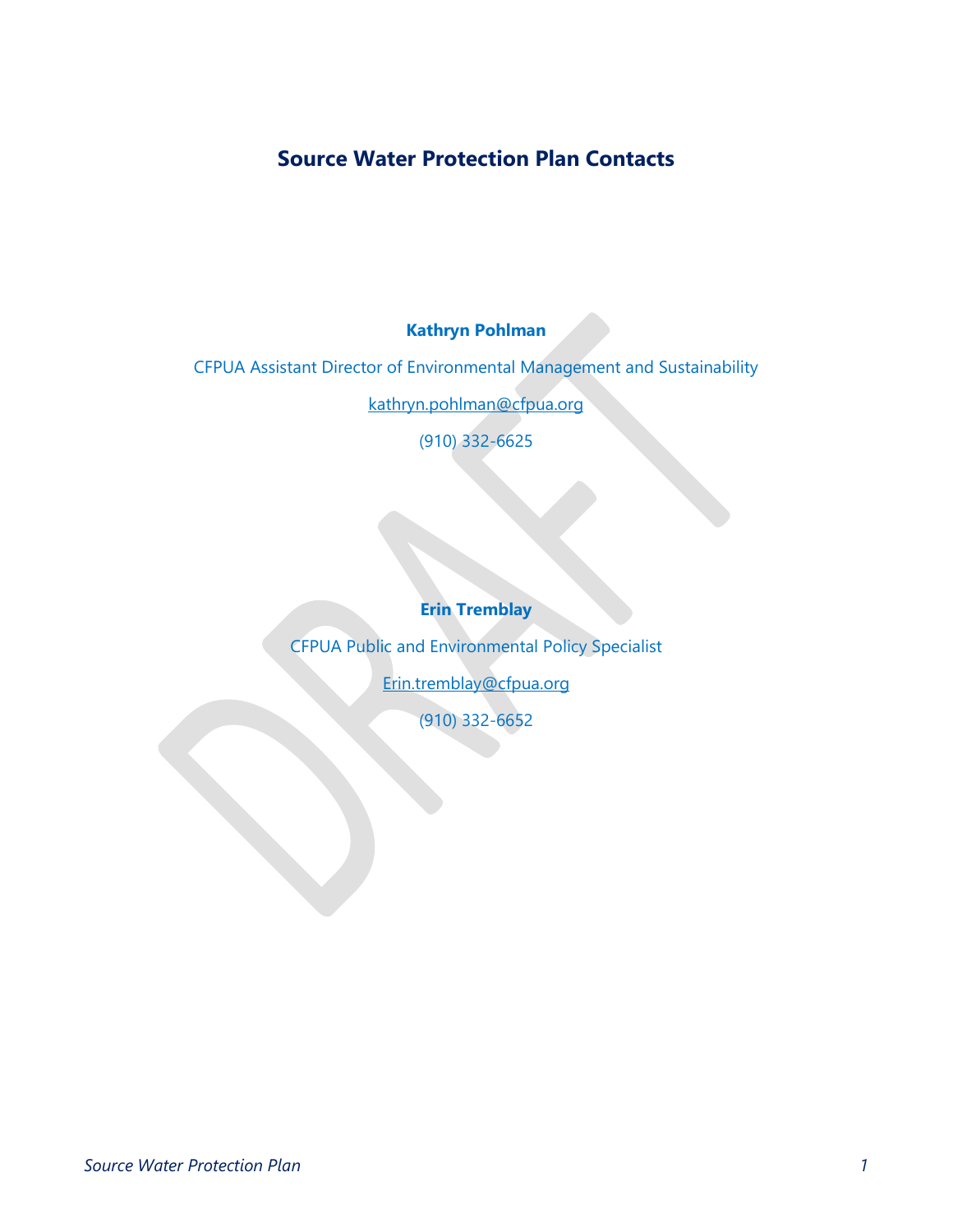## **2022 SOURCE WATER PROTECTION PLAN**

#### **Introduction**

In 2014, North Carolina House Bill 894: An Act to Improve Source Water Protection was signed into law. The law was passed after large spills into rivers in West Virginia and North Carolina affected source waters of nearby drinking water systems. The law was written to include all public water suppliers that rely on surface waters, affecting small and large utilities alike.

The concept of the law is simple but important: It requires water utilities to work with upstream dischargers and stakeholders to develop protocols for water system staff should a spill occur and to inventory existing protection efforts then build upon them by creating management strategies for potential contamination sources (PCSs). Unless otherwise stated, PCSs refer to point sources of contamination. In a contamination event, the time that might be saved by giving an upstream discharger a direct number to call or by training staff on proper protocol could make a significant difference in building an effective response.

At Cape Fear Public Utility Authority (CFPUA), plans to address contamination events are critical to the resiliency of our daily operations. CFPUA receives raw water from the Cape Fear River from its own pump station and one operated by Lower Cape Fear Water and Sewer Authority, both of which have intakes at Kings Bluff in Bladen County. Our intakes are the last on the Cape Fear River, downstream of hundreds of dischargers, industrial areas, and municipalities. Our largest water distribution system – which serves approximately 160,000 people and includes the local hospital, university, and the downtown district – relies on the river to produce an average of approximately 16 million gallons of drinking water per day and climbing. In addition, our watershed is classified as WS-IV, a designation given to waters in moderately to highly developed watersheds and that includes protections for aquatic life, wildlife, and secondary contact recreation. In short, protecting the Cape Fear River will support a flourishing environment, economy, and community.

In preparing this plan, CFPUA staff posed hypothetical worst-case scenarios and ensured CFPUA had plans to respond. The process also highlighted the legislation's limitations. As a public water supplier, CFPUA is unable to enforce this law and the PCSs identified are not required by law to communicate with us. Additionally, while the law is designed to address acute contamination events, it does little to encourage public water suppliers to prepare for chronic challenges to source water protection like emerging contaminants and the impacts of climate change.

This plan is the result of combined efforts of external partners and CFPUA staff across the organization, including plant operators, emergency response staff, and experts in environmental management and geographic information systems (GIS). CFPUA staff identified and attempted to contact more than 150 PCSs with the potential to impact CFPUA source water and ensured that protocol is in place to address these scenarios. The Source Water Protection Plan (SWPP) Team, made up of a few CFPUA staff and a growing number of external stakeholders, worked to identify existing source water protection efforts and how they can be improved.

This plan will be revised as additional threats to our source waters are identified or when the status of previously identified PCSs changes. Updated versions of the plan will be posted to the CFPUA website and shared internally and with our SWPP team.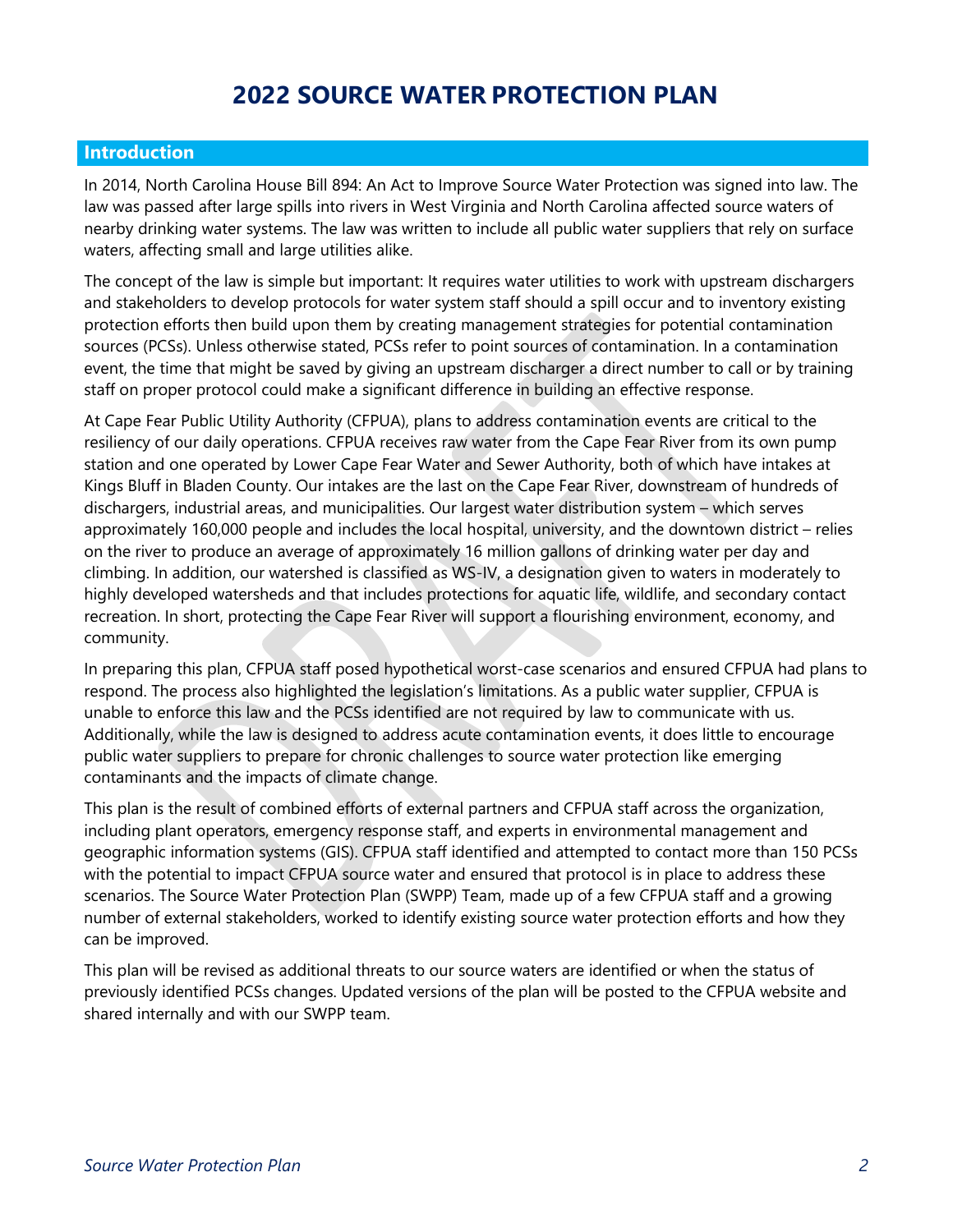#### **Threats to Source Water**

The Cape Fear River crosses central and eastern North Carolina for approximately 200 miles and meets the Atlantic Ocean in Southport. Throughout its course, the river supplies water for a variety of municipal, industrial, and agricultural users, bolstering its economic importance but also increasing its vulnerability to pollution.

Staff has identified three categories of potential threats to CFPUA source waters: Acute Threats (Accidents and Malevolent Events); Acute Threats (Natural Events); and Chronic Threats. Each category requires different planning and response strategies, and most threats will necessitate coordination throughout the watershed to address them properly.

#### *Acute Threats (Accidents and Malevolent Events)*

Acute Accidents and Malevolent Events are the threats that spurred the development of House Bill 894. These threats are typified by events such as train derailments and major industrial spills into the Cape Fear River. These events typically last anywhere from a few hours to a few days.

To prepare for and respond to these events, CFPUA:

- Monitors water quality at its intakes
- Has the option of closing the intakes until the contamination passes
- Can implement emergency water conservation plans
- Can optimize use of storage tanks and system interconnects

#### *Acute Threats (Natural Events)*

Acute Natural Events are contamination events caused by short-term changes in the environment. These threats vary widely and can range from severe algal blooms to heavy precipitation events and flash droughts that degrade water quality.

To prepare for and respond to these events, CFPUA:

- Monitors water quality at its intakes
- Monitors environmental indicators across the state
- Maintains emergency water conservation plans
- Is increasing the resiliency of its infrastructure
- Uses advanced treatment techniques at the Sweeney Water Treatment Plant

#### *Chronic Threats*

The Cape Fear River and similar waterways may be affected by long-term problems that can degrade water quality or impact water quantity. Because these problems often occur over long periods of time, effective monitoring and response is difficult. Chronic threats faced by CFPUA include emerging contaminants and unregulated runoff, the impacts of climate change, and the potential for Interbasin Transfers upstream of our intakes. CFPUA regularly samples for emerging contaminants, including 1,4-dioxane and several PFAS compounds. To view CFPUA sampling results visit our [Emerging Contaminants](https://www.cfpua.org/761/Emerging-Compounds) and [Drinking Water](https://www.cfpua.org/692/Drinking-Water-Quality)  [Quality](https://www.cfpua.org/692/Drinking-Water-Quality) webpages.

To prepare for and respond to Chronic Threat events, CFPUA:

- Participates in watershed-wide groups and partnerships
- Reviews the latest research on treatment techniques and environmental change and monitors changes in federal and state regulations
- Comments on potential permitting and regulatory changes that may impact our operations
- Increases resiliency of infrastructure and systems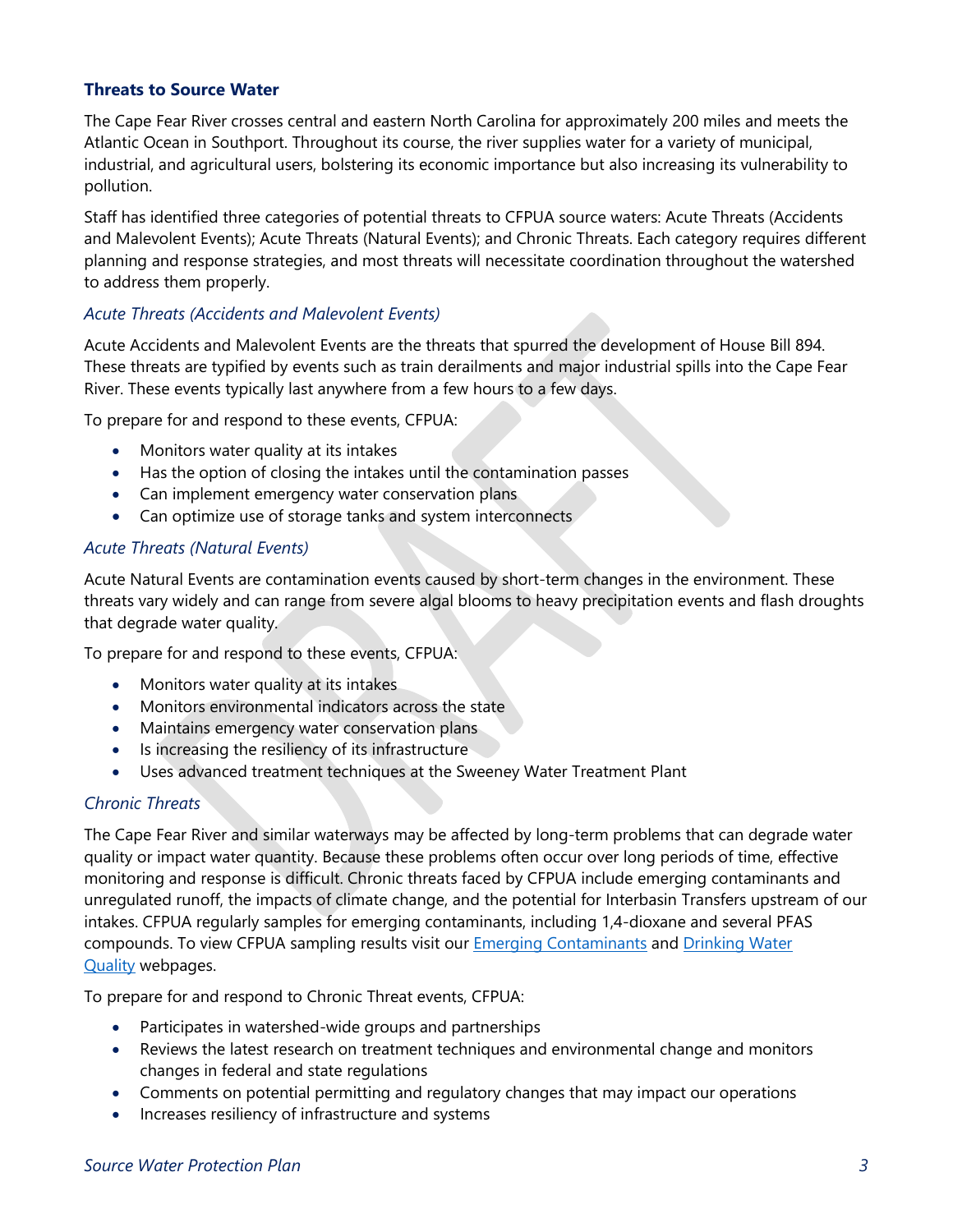#### **Source Water Assessment Program Report**

According to the Safe Drinking Water Act Amendments of 1996, all states must establish a Source Water Assessment Program (SWAP) and provide public water systems with findings that could impact their source waters. North Carolina House Bill 894 recommends identifying the SWPP's area of assessment by using the geographic radius surrounding the raw water intake provided by the North Carolina Department of Environmental Quality (NCDEQ) SWAP report. Each SWAP report evaluates "the potential of a drinking water source to become contaminated by identified potential contaminant sources (PCS) within the delineated area."[1](#page-4-0) CFPUA's SWAP report assigned our drinking water source a susceptibility rating of moderate, a PCS rating of lower, and an inherent vulnerability rating of higher.

The Cape Fear River basin has 9,164 square miles of drainage area and [2](#page-4-1)1,300 miles of river.<sup>2</sup> Within the river basin, CFPUA's SWAP report delineates a Protected Area and defines it as "the area within … 10 miles upstream and draining to a river intake. … In 1995, the state allowed local governments to request that the 10-mile Protected Area … be measured 'run of river' rather than using a 10-mile arc linear measurement." Two PCSs are located inside of the Protected Area and could threaten our source water with acute contamination. In this SWPP, our short-term goals and strategies will focus on the PCSs within the Protected Area, an area clearly delineated as a 10-mile arc upstream of the Kings Bluff intake in Appendix C.

While the PCSs identified by NCDEQ's SWAP report are point sources of contamination, non-point source contaminants are also an essential SWPP component. The EPA estimates that 70% of water contaminants come from stormwater runoff, a non-point source of pollution. [3](#page-4-2) Tracing and mitigating non-point source pollution is difficult anywhere, but it is especially difficult in a large watershed. The long-term goals and strategies in this plan will focus on PCSs beyond the Protected Area and will include non-point source contamination.

Another type of non-point source contamination in our Source Water Protection Plan Area (SWPPA) are emerging contaminants like Per- and Polyfluoroalkyl Substances (PFAS). Given our current understanding of the distance contaminants can travel and the chronic threats that PFAS pose to our drinking water, we chose to expand our SWPPA to include contaminant sources up to Fayetteville. This extended the area of assessment and outreach to approximately 45 miles upstream of CFPUA's raw water intakes. The SWPPA provides crucial context that will guide future planning efforts and the expansion of the SWPP farther upstream to include more than 150 PCSs as well as non-point contamination sources. The 10-mile arc or Protected Area, the extended SWPPA, and the PCSs are shown in a series of maps in Appendix C.<sup>[4](#page-4-3)</sup>

Additionally, in 2019 new language in America's Water Infrastructure Act was adopted by NCDEQ. As a result, water systems were asked to include all *known* contaminant sources that affect their raw water in their SWPPs. In response, staff added nine additional NPDES Wastewater Treatment Facility sites where sampling has indicated their discharge affects raw water at CFPUA's intake. These PCSs are outside of the SWPPA and extend as far as 160 miles above CFPUA's raw water intake.

Continuing to identify PCSs upstream of the minimum requirements helped CFPUA create a more realistic interpretation of the risks and opportunities for improvement. Although this plan outlines goals for PCSs within the 10-mile arc upstream of our intake, the maps in Appendix C include additional PCSs and illustrate the path forward. The SWPP Team supports this future expansion and already added a member from Fayetteville. We believe this plan will help to focus our efforts and customize solutions to each PCS type.

- <span id="page-4-2"></span><sup>3</sup> North Carolina Department of Health and Human Services' On-Site Water Protection Branch, Non-Point Source Pollution Program:
- <span id="page-4-3"></span>Resources. Ongoing and Emerging Issues Document[. https://ehs.dph.ncdhhs.gov/oswp/docs/nps/OngoingandEmergingIssues.doc](https://ehs.dph.ncdhhs.gov/oswp/docs/nps/OngoingandEmergingIssues.doc) <sup>4</sup> Note that the maps in Appendix C shows a single intake location because both of CFPUA's intakes are located only a short distance apart.

<span id="page-4-0"></span><sup>1</sup> North Carolina Department of Environmental Quality's Division of Water Resources, Public Water Supply (2020). Source Water Assessment Program Report for CFPUA-Wilmington. https://www.ncwater.org/SWAP\_Reports/NC0465010\_SWAP\_Report-20200909.pdf

<span id="page-4-1"></span><sup>2</sup> North Carolina Department of Environmental Quality (n.d.). *Cape Fear River Basin*. https://deq.nc.gov/cape-fear-river-basin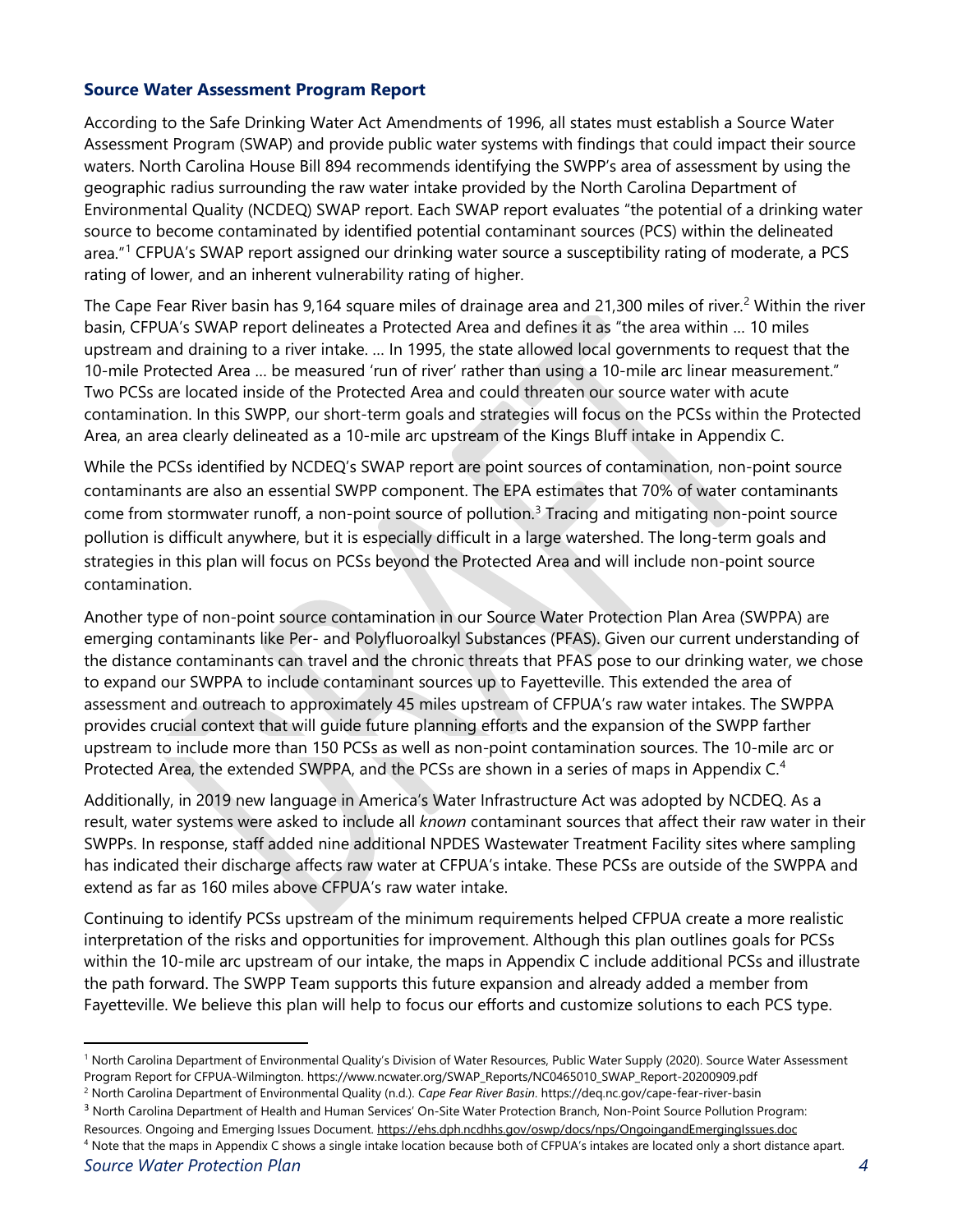#### **The SWPP Team**

In early 2022, CFPUA staff contacted various stakeholders in the Lower, Middle, and Upper Cape Fear River basins with an invitation to join our SWPP Team. On April 28, 2022, the SWPP Team met for the first time and used CFPUA's existing Source Water Risk and Resiliency Plan as a basis for the conversation. The team discussed ongoing source water protection efforts in the various river basins, potential PCS management strategies, SWPP goals, how to involve the public in the SWPP process, and plans to improve CFPUA's source water protection planning.

| <b>Name</b>                | <b>Agency, Title</b>                                                                  |
|----------------------------|---------------------------------------------------------------------------------------|
| Kathryn Pohlman (Co-Chair) | CFPUA, Assistant Director of Environmental Management & Sustainability                |
| Erin Tremblay (Co-Chair)   | CFPUA, Public Environmental Policy Specialist                                         |
| <b>Beth Eckert</b>         | CFPUA, Deputy Executive Director of Environmental Management and<br>Sustainability    |
| <b>Glenn Walker</b>        | Brunswick County Public Utilities, Water Resources Manager                            |
| Amy Cox                    | Pender County Utilities, Utilities Analyst                                            |
| Wayne Egan                 | Fayetteville Public Works Commission, Operations Supervisor                           |
| <b>Dylan McDonnell</b>     | New Hanover County, Long Range Planner                                                |
| Jordyn Apel-Hughes         | Feast Down East, Executive Director                                                   |
| <b>Dru Harrison</b>        | N.C. Division of Soil and Water Conservation, Director & Community<br>Conservationist |
| Anna Reh-Gingerich         | City of Wilmington Heal our Waterways, Watershed Coordinator                          |
| <b>Tim Holloman</b>        | Lower Cape Fear Water and Sewer Authority, Executive Director                         |

*Table 1. CFPUA's SWPP Team members*

The following goals were developed following the first meeting and subsequent research.

#### **Short-Term Goals**

The goals outlined in this section should be accomplished within three years of this submitted report and focus on PCSs within the 10-mile arc, as well as building a foundation for this program. Some of these goals will be ongoing. Data and updates will be compiled in an annual report.

#### **GOAL 1: CULTIVATE AND SUSTAIN GENUINE PARTNERSHIPS WITH KEY STAKEHOLDERS THAT CONTRIBUTE TO THE SWPP**

*Performance Metric: Recruit at least one representative from each county in the 10-mile arc, the two PCS sites within that arc, and five other community members to serve on the SWPPT. The SWPPT should grow by at least five members per year in the first three years.*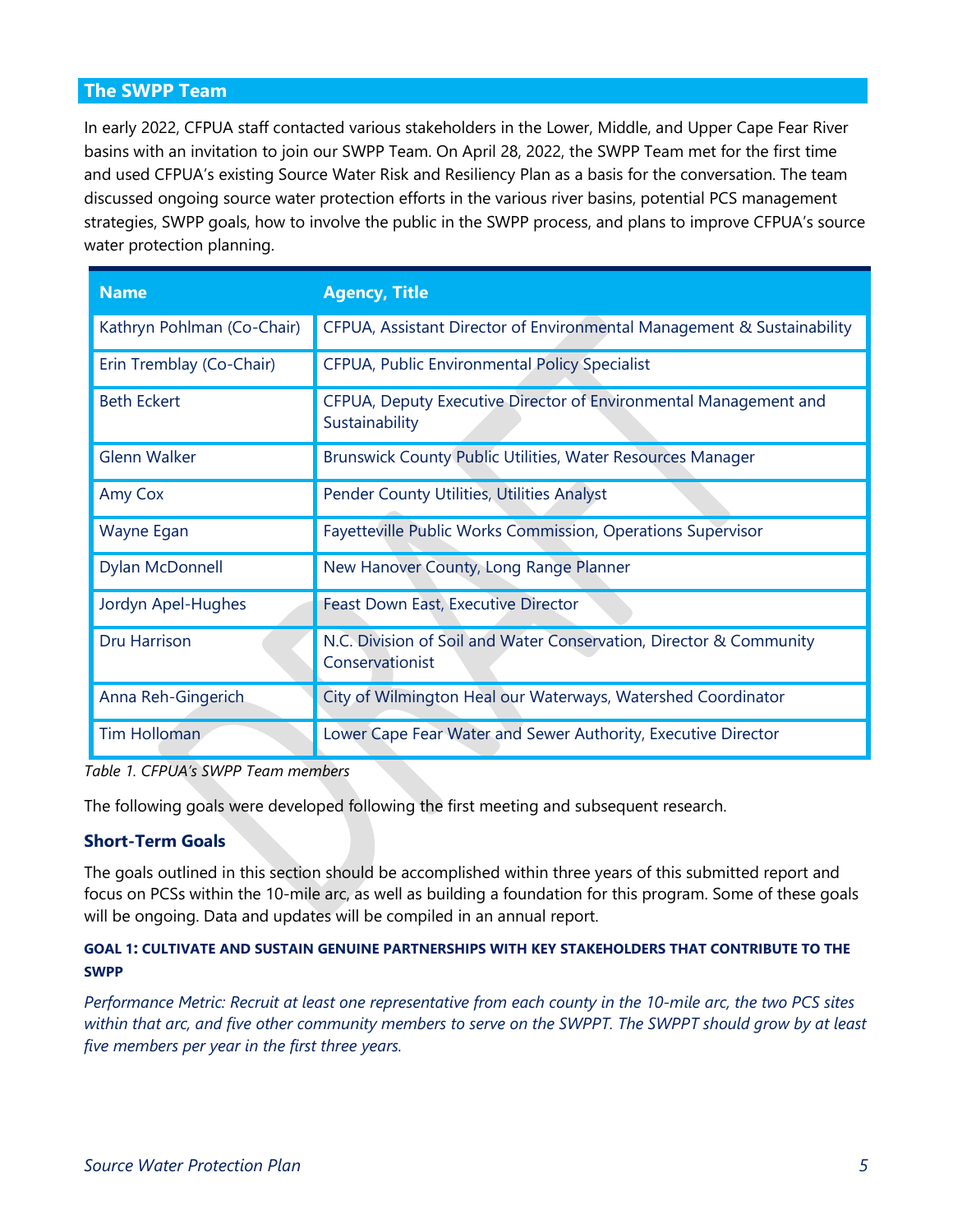| <b>Strategy</b>                                                                                                                                                        | <b>Responsible Party</b>                                                                                                                                     | <b>Timeline</b>  |
|------------------------------------------------------------------------------------------------------------------------------------------------------------------------|--------------------------------------------------------------------------------------------------------------------------------------------------------------|------------------|
| Solicit comments on the draft SWPP from<br>the organizations that align with the SWPP's<br>mission and goals. Invite invested members<br>to join the team.             | Each team member will be<br>responsible for encouraging<br>community feedback on the draft<br>SWPP and suggesting new potential<br>members to the co-chairs. | Fall-Winter 2022 |
| Develop a resource for members to easily<br>access information about the SWPP and the<br>team.                                                                         | Co-chairs with guidance from the<br>team                                                                                                                     | Fall-Winter 2022 |
| Host at least one event annually for team<br>members, key stakeholders, and community<br>members to share ideas and collaborate on<br>source water protection efforts. | In the inaugural year, the team will<br>work to identify a time and event<br>and decide on the responsible party<br>for future events.                       | 2022-2023        |
| Gain resolutions and letters of support from<br>entities with missions that align with the<br>SWPP or that implement strategies outlined<br>in the SWPP.               | Team members will liaise with<br>affiliated organizations. Co-chairs<br>will provide templates and other<br>information as requested.                        | Ongoing          |

#### **GOAL 2: CREATE A DATABASE OF RELEVANT RESOURCES RELATING TO SOURCE WATER PROTECTION ACROSS THE UNITED STATES. THE RESOURCES CAN GUIDE AND INSPIRE FUTURE GOALS AND STRATEGY DEVELOPMENTS IN THE SWPP**

*Performance Metric: Completion of the database and guidelines for updating it, including methodology, timeline, responsible party, and any notes*

| <b>Strategy</b>                                                                                                                 | <b>Responsible Party</b>                                                                                      | <b>Timeline</b>  |
|---------------------------------------------------------------------------------------------------------------------------------|---------------------------------------------------------------------------------------------------------------|------------------|
| Compile resources on source water<br>protection from quiding documents and<br>leading organizations.*                           | Team members will provide their<br>knowledge of sources. Co-chairs will<br>be responsible for the first year. | 2022-2023        |
| Identify strategies and programs that are<br>innovative or may fill a gap in the SWPP.                                          | Team members will review and<br>provide feedback in the first SWPP<br>update.                                 | <b>Fall 2023</b> |
| Complete the database, make it accessible to<br>SWPPT members, and determine a timeline<br>with SWPPT for updating the database | Co-chairs with quidance from the<br>team                                                                      | 2024             |
| Connect with community colleges and<br>universities to encourage research, projects,                                            | Co-chairs will be responsible, but<br>the team will be encouraged to<br>share the opportunity.                | Ongoing          |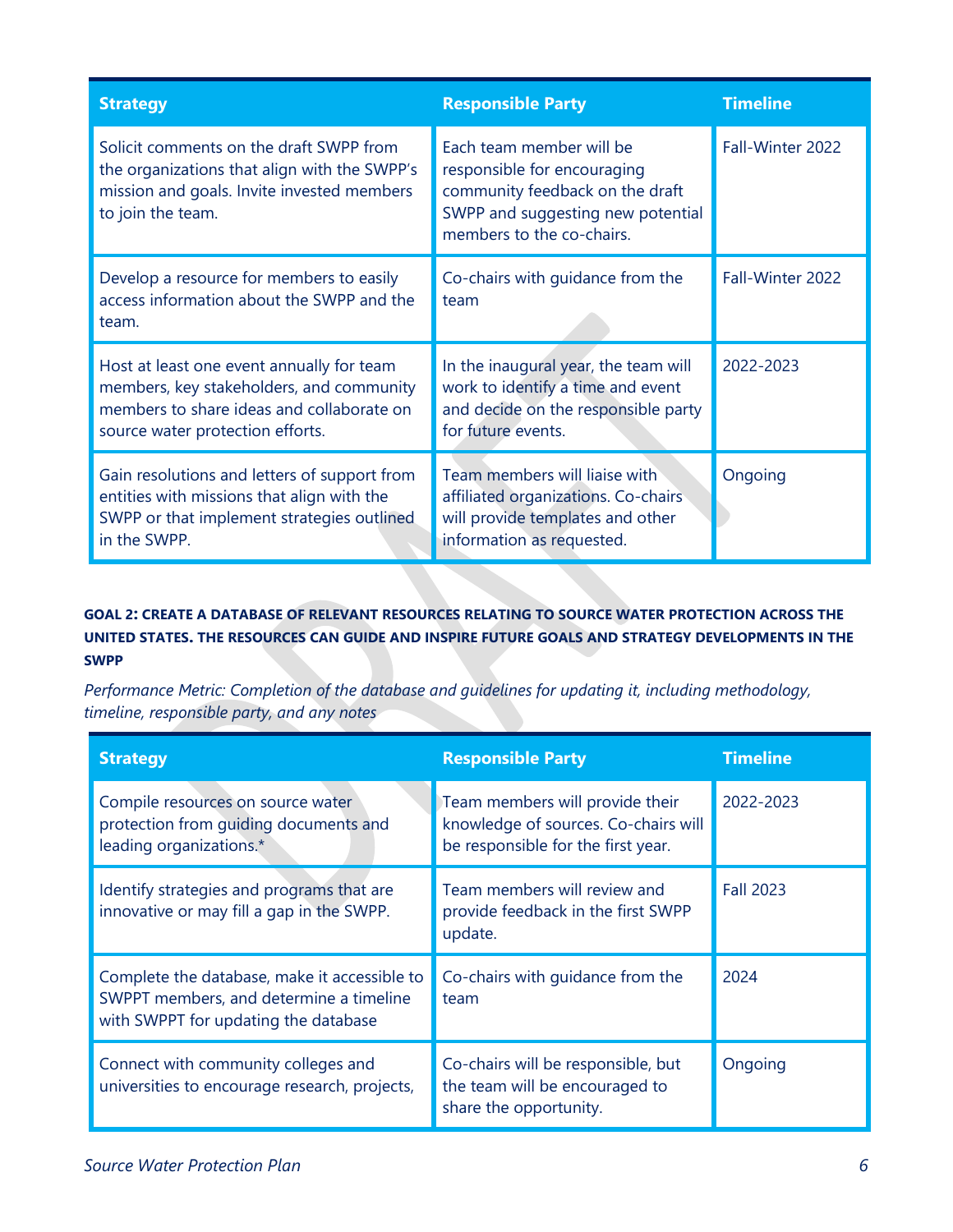| and coursework that could support the<br>database.                                                                                      |           |         |
|-----------------------------------------------------------------------------------------------------------------------------------------|-----------|---------|
| Interview utilities with innovative or<br>successful ideas and identify their processes,<br>I funding sources, and any lessons learned. | Co-chairs | Ongoing |

*\*Initial resources will include: [American Water Works Association,](https://www.awwa.org/) [Water Environment Federation,](https://www.wef.org/?gclid=Cj0KCQjwma6TBhDIARIsAOKuANxK19EERSgeG3dmtBbpHJwpvKq6tSbHfzsNw_rbFI7ECAOLiCMXL5UaAtKQEALw_wcB) [National](https://www.nacwa.org/)  [Association of Clean Water Agencies,](https://www.nacwa.org/) [US Water Alliance,](http://uswateralliance.org/one-water/us-water-prize) [Water Utility Climate Alliance,](https://www.wucaonline.org/) [Association of Metropolitan](https://www.amwa.net/)  [Water Agencies](https://www.amwa.net/)*

**GOAL 3: BUILDING UPON GOAL 1 STRATEGIES, CREATE A COMMUNICATION TREE THAT 1) SURPASSES EXISTING SPILL AND RESPONSE NOTIFICATION (SPCC) REQUIREMENTS, 2) OPENS A TWO-WAY COMMUNICATION CHANNEL BETWEEN PCSS AND CFPUA AND FACILITATES TIMELY COMMUNICATION, AND 3) EMPHASIZES PROACTIVE COMMUNICATION IN EFFORT TO IMPROVE CFPUA REACTION TIME IN THE EVENT OF A SPILL INTO THE RIVER**

*Performance Metric: Development of a communication tree for the Cape Fear River*

| <b>Strategy</b>                                                                                                                              | <b>Responsible Party</b>                                                                 | <b>Timeline</b>       |
|----------------------------------------------------------------------------------------------------------------------------------------------|------------------------------------------------------------------------------------------|-----------------------|
| Determine where there are gaps in the<br>existing communication paths and listservs.                                                         | Team members will provide insight<br>at the second SWPP Team<br>meeting.                 | Winter 2022           |
| Identify SWPPs with strong communication<br>plans downstream from spills and interview a<br>knowledgeable source on how it was<br>developed. | Co-chairs will be responsible, but<br>the team will be encouraged to<br>provide insight. | 2023                  |
| Identify utilities with community<br>communication plans and identify any new<br>practices to implement.                                     | Co-chairs will be responsible, but<br>the team will be encouraged to<br>provide insight. | 2023                  |
| Work with subject matter experts to develop<br>the communications quide.                                                                     | Co-chairs                                                                                | Spring/Summer<br>2024 |
| Make the communication tree accessible for<br>stakeholders.                                                                                  | Co-chairs                                                                                | <b>Fall 2024</b>      |
| Collect comments and suggestions on the<br>communications quide and update it as<br>needed.                                                  | Team members will liaise between<br>affiliated organizations.                            | Ongoing               |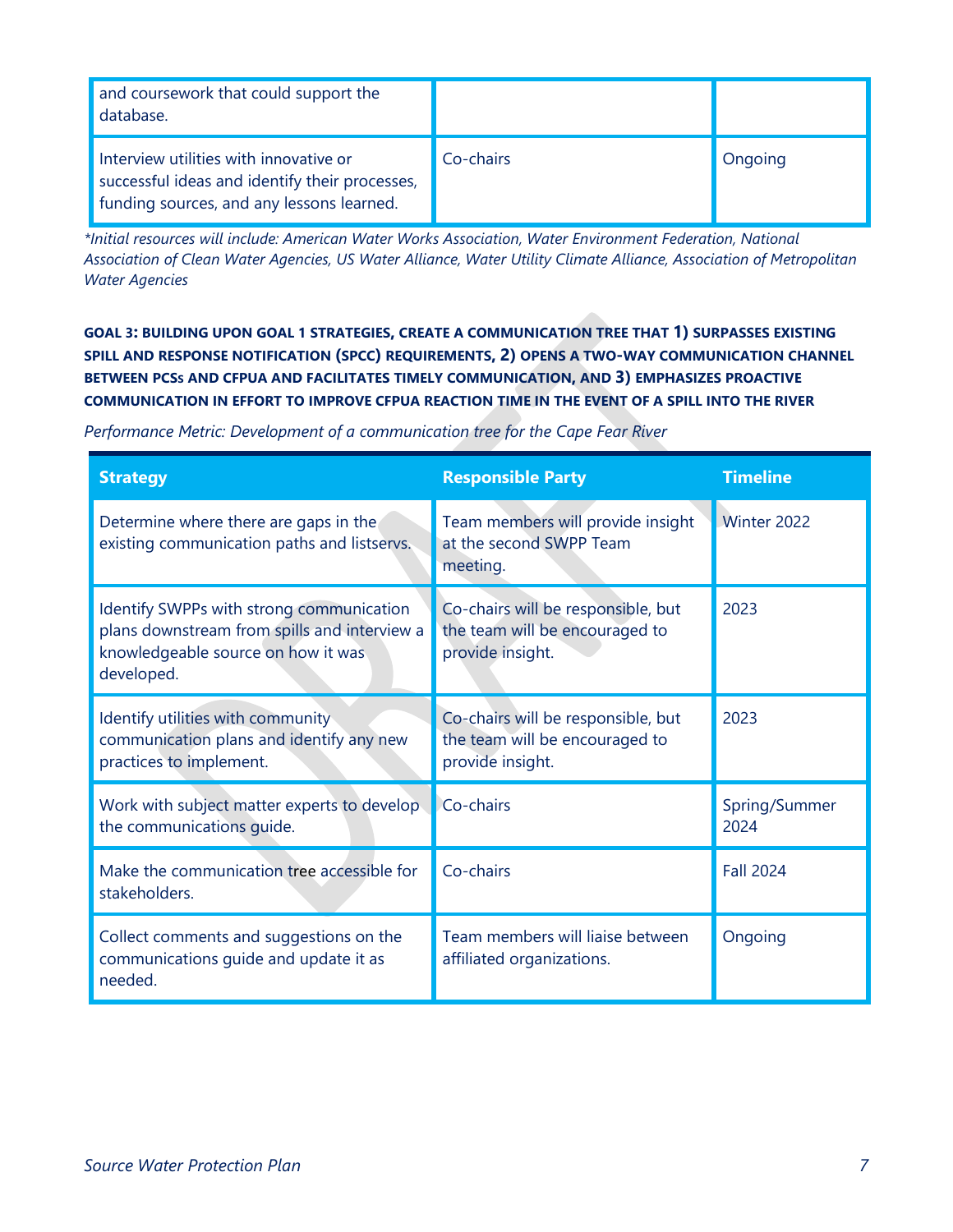#### **GOAL 4: DEVELOP A PROCEDURE FOR UPDATING THE PCS INVENTORY**

*Performance Metric***:** *Completion of a documented procedure for updating the PCS inventory*

| <b>Strategy</b>                                                                                                                                                | <b>Responsible Party</b>                 | <b>Timeline</b> |
|----------------------------------------------------------------------------------------------------------------------------------------------------------------|------------------------------------------|-----------------|
| <b>Review Unregulated Contaminant</b><br>Monitoring Rule Reports as they are<br>released.                                                                      | Co-chairs                                | Ongoing         |
| During utility interviews described in Goal 2,<br>ask upstream utilities about known emerging<br>contaminants.                                                 | Co-chairs                                | Ongoing         |
| Identify additional state and federal<br>databases not included in the SWAP report<br>and record data source locations in the<br>database described in Goal 2. | Co-chairs with quidance from<br>the team | Ongoing         |

#### **GOAL 5: DEVELOP A SWPP VISION STATEMENT**

*Performance Metric: Complete a final SWPP vision statement supported by the SWPP Team.*

| <b>Strategy</b>                                                                                               | <b>Responsible Party</b> | <b>Timeline</b>  |
|---------------------------------------------------------------------------------------------------------------|--------------------------|------------------|
| Host a SWPP Team brainstorming<br>meeting and provide vision statement<br>inspiration for the team to vote on | Co-chairs                | <b>July 2022</b> |

#### **Long-Term Goals**

The goals in this section should be accomplished within three to five years of the submitted report and focus on PCSs beyond the 10-mile arc, as well as non-point sources within the SWPPA. These goals will build on existing infrastructure and create new resources to strengthen the SWPP.

#### **GOAL 6: DEVELOP FUNDING STRATEGIES IN PARTNERSHIP WITH PCSs, BOTH POINT SOURCE AND NON-POINT SOURCES OF CONTAMINATION, TO IDENTIFY SOLUTIONS THAT ARE MORE COST-EFFECTIVE WHEN TREATED ON-SITE INSTEAD OF AT THE TREATMENT PLANT**

*Performance Metric***:** *Once the funding program is established, fund at least one project annually to reduce contaminants entering the Cape Fear River.*

| <b>Strategy</b>                                                                                                         | <b>Responsible Party</b> | <b>Timeline</b> |
|-------------------------------------------------------------------------------------------------------------------------|--------------------------|-----------------|
| Establish a sub-team of individuals on the<br>SWPPT and in the community that have<br>experience with funding projects. | Co-chairs                | 2025            |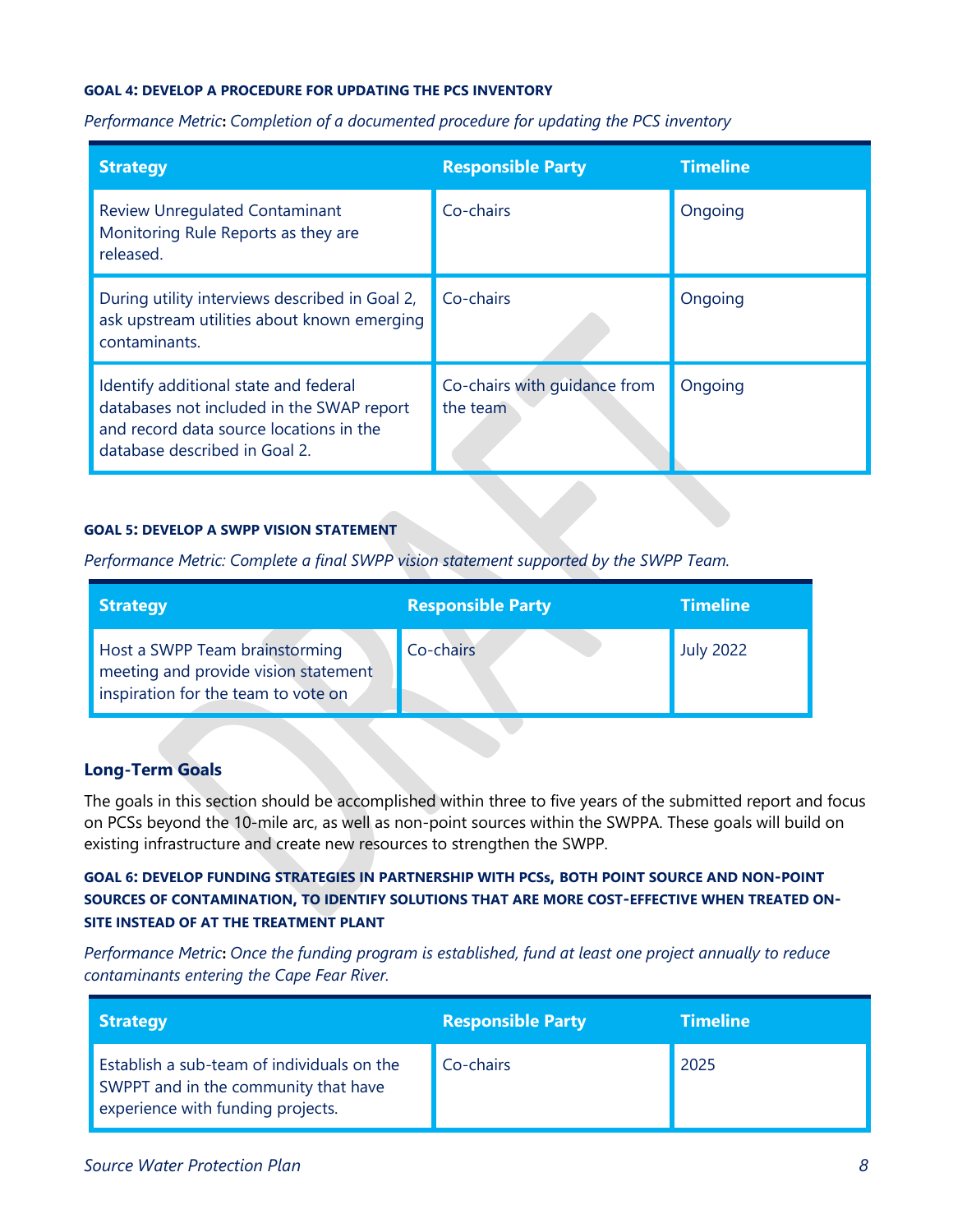| Identify opportunities using the Source<br>Water Risk and Resiliency Plan (SWRRP) and<br>interview key stakeholders at the PCSs.                                                              | Sub-team                                                                                                               | 2026 |
|-----------------------------------------------------------------------------------------------------------------------------------------------------------------------------------------------|------------------------------------------------------------------------------------------------------------------------|------|
| Create an application process for funding<br>partnerships, including a rubric, application,<br>review committee, impact measurements,<br>and check-ins.                                       | Co-chairs with quidance from<br>the Team and leadership from<br>other utilities in the Lower<br>Cape Fear River Basin. | 2026 |
| Create a list of "shovel-ready" projects for<br>grants and other funding sources.                                                                                                             | Sub-team                                                                                                               | 2026 |
| Launch program for funding<br>partnerships. (Example: Tampa Bay's Mini<br><b>Grant Program</b> )                                                                                              | Sub-team                                                                                                               | 2027 |
| Create partnerships with interested schools,<br>health and wellness organizations, wildlife<br>organizations, and others that may have<br>overlapping goals to apply for different<br>grants. | Sub-team                                                                                                               | 2027 |

#### **GOAL 7: CREATE REGIONAL RESOURCES FOR EDUCATING THE COMMUNITY ON THE SWPP AND HOW TO BE INVOLVED**

*Performance Metric***:** *Connect with individuals in each county covered by the SWPP annually at events, community meetings, homeowner association meetings, schools, and as requested.*

| <b>Strategy</b>                                                                                                                                                                        | <b>Responsible Party</b> | <b>Timeline</b> |
|----------------------------------------------------------------------------------------------------------------------------------------------------------------------------------------|--------------------------|-----------------|
| Establish a sub-team of individuals on the<br>SWPPT and in the community that creates<br>educational materials and/or are educators.                                                   | Co-chairs                | 2025            |
| Utilizing the database in Goal 2, identify gaps<br>in community education in the SWPPA.                                                                                                | Sub-team                 | 2026            |
| Create an educational campaign for the<br>community to encourage actions that<br>prevent the contamination of source water<br>and provide information on how to respond<br>to a spill. | Sub-team                 | 2026            |
| Create lesson plans for teachers around the<br>SWPP.                                                                                                                                   | Sub-team                 | 2026-2027       |
| Implement campaign and track the number<br>of people we reach.                                                                                                                         | Sub-team                 | 2027            |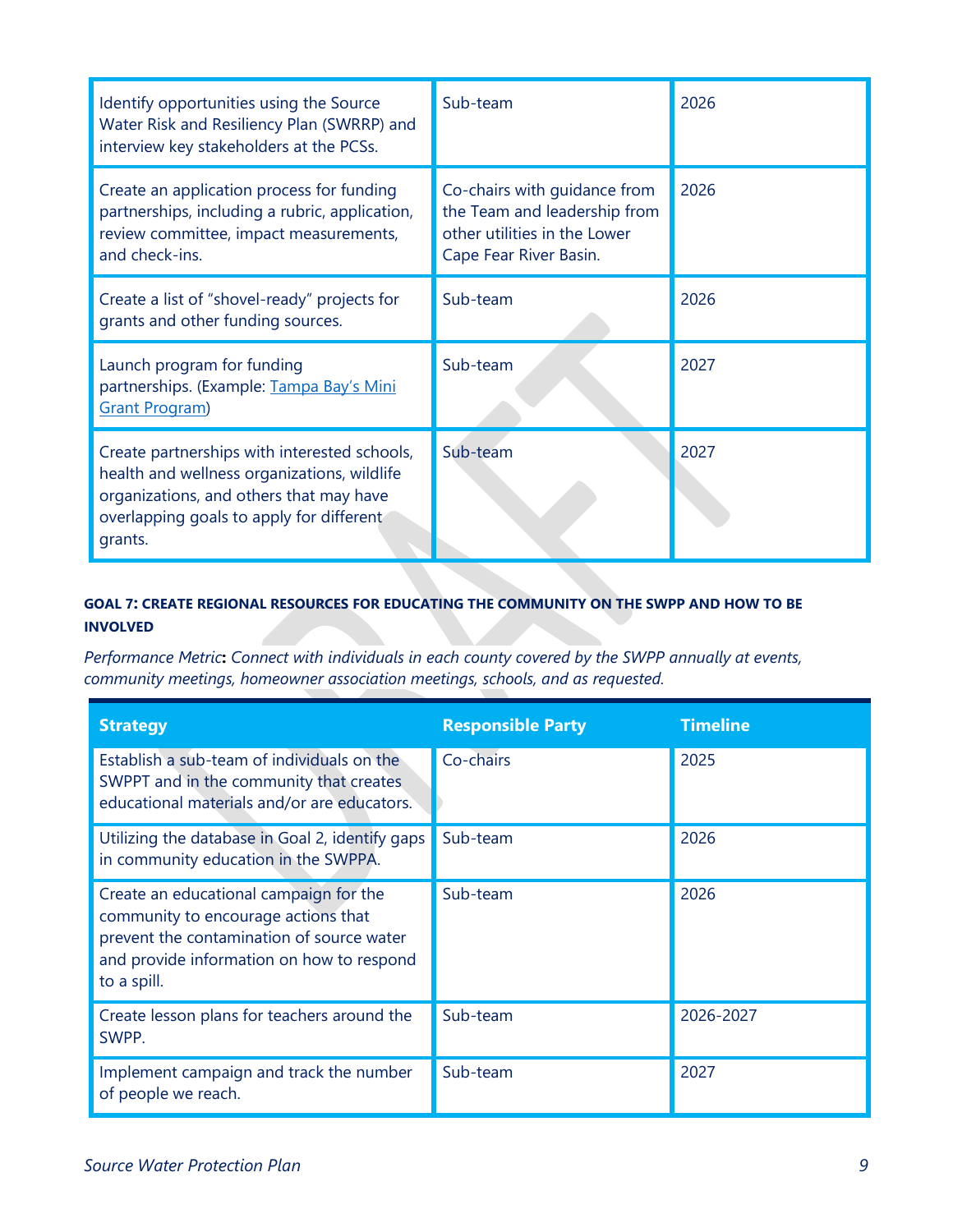#### **Potential Contaminant Source Inventory**

#### **PCS Risk Rating Rubric**

The SWPPA includes a variety of PCSs that individually or collectively can affect the quality of CFPUA raw water. To assess these sites, staff created a Risk Rating Rubric (Appendix A) designed to objectively rate the risk associated with each category of PCS. The rubric asks eight general questions to quantify how severely a PCS could affect the Kings Bluff intake and/or CFPUA drinking water. These questions also serve to define the criteria used to rank the PCSs.

As our protection and planning efforts expand to encompass the entire SWPPA, we will use the risk rating scores to prioritize the development of management strategies for each of these PCSs. Management strategies for high-risk PCSs will be developed first.

#### **Data and Limitations**

The data used in this plan was gathered from NCDEQ's GIS website. This data is categorized by operation type. The data was downloaded and clipped to the initial CFPUA SWPP maps. Staff investigated each of the categories in the table below and identified the PCSs that could affect the Kings Bluff raw water intake.

| <b>PCS Types Within SWPPA</b>                    | <b>PCS Types Outside of SWPPA</b>                  |
|--------------------------------------------------|----------------------------------------------------|
| <b>Active Permitted Landfills</b>                | <b>Brownfield Agreement Sites</b>                  |
| <b>Animal Operation Sites</b>                    | Dry Cleaning Solvent Cleanup Sites                 |
| <b>Hazardous Waste Sites</b>                     | <b>Federal Remediation Branch Sites</b>            |
| <b>Inactive Hazard Sites</b>                     | <b>Manufactured Gas Plant Sites</b>                |
| <b>NPDES Wastewater Treatment Facility Sites</b> | Military Installations, Ranges, and Training Areas |
| Pre-Regulatory Landfill Sites                    |                                                    |
| Regional Underground Storage Tanks               |                                                    |

 *Table 2.* 

NCDEQ datasets provided information that helped staff assess the risk associated with individual PCSs. The data provided general information about operations onsite and, when mapped, visualized trends and clusters of industries in geographic areas. However, the data had limitations. Some data is suspected to be out-of-date or incomplete, which may affect the quality and accuracy of the risk assessment associated with a particular PCS. Using the data available, staff created an individual datasheet for each PCS with information that may be relevant in the event of a spill (see Appendix B).

#### **PCS Outreach**

Per SWPP compliance requirements, staff created a comprehensive plan for communicating with identified PCSs. Staff attempted to contact each PCS via phone, email, and/.or letter. Each letter or email was accompanied by the contact form (see Appendix D) the PCS should use in the event of a spill or discharge that could reach the Cape Fear River. In a spill event, this form provides the necessary information needed for CFPUA to make timely decisions to protect our customers.

#### **Management Strategies**

PCSs identified by the SWAP report and within the Protected Area are animal operations and produce contamination treatable by our Sweeney Water Treatment Plant. Before developing PCS management

*Note: PCS Types listed in boldface have instances within CFPUA's Protected Area.*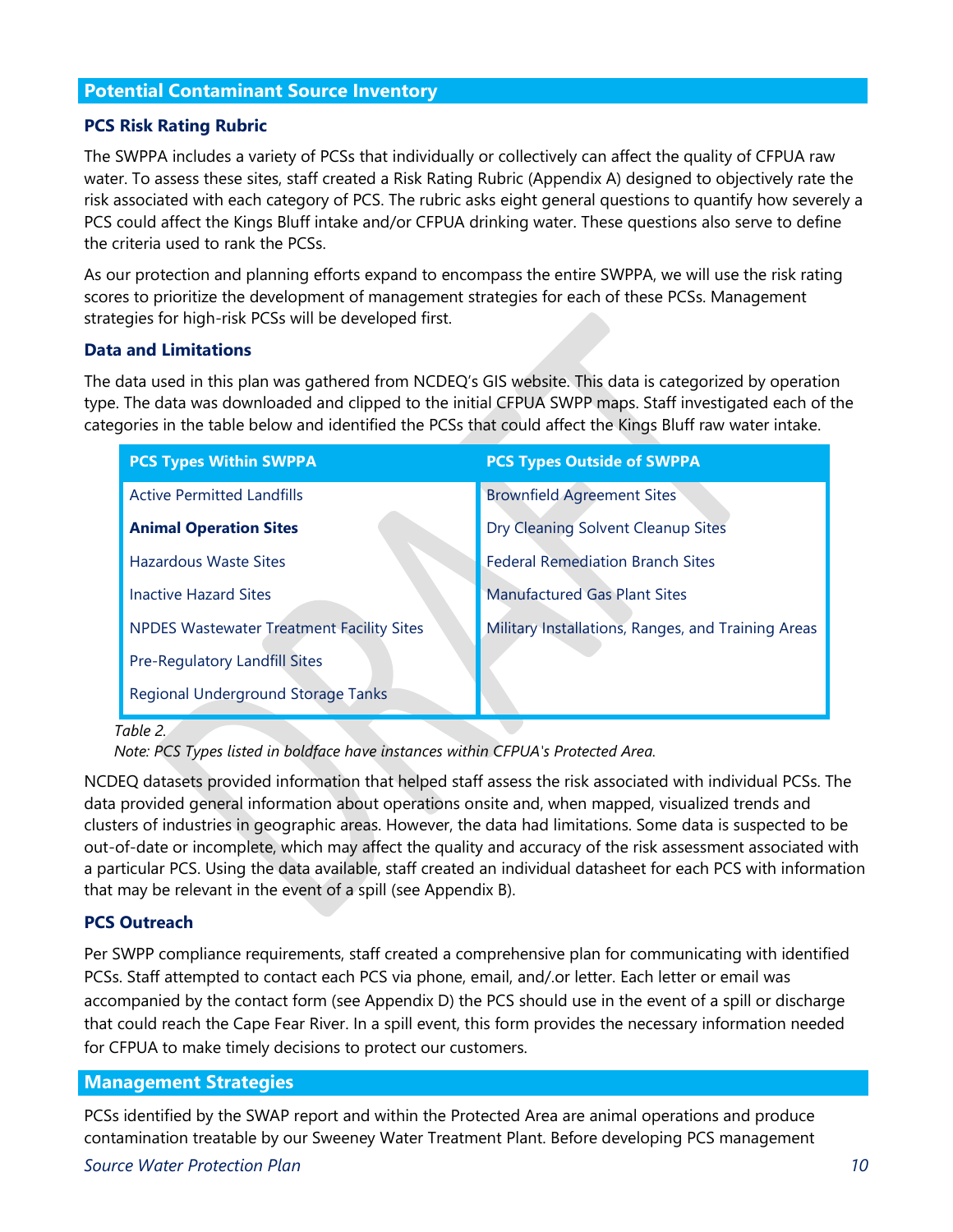strategies for the entire SWPPA, the SWPP Team began with an inventory of current source water protection efforts in the Cape Fear River Basin. Because our water quality is affected by numerous upstream dischargers, building strategic upstream partnerships will play an integral part in cultivating a regulatory management strategy approach. To start, the team generated the following list of ongoing non-regulatory protection strategies, including specific activities and programs. Additional protection strategies will be included in future SWPP updates.

#### **Ongoing Source Water Protection Strategies**

Community education, outreach, and partnership opportunities:

- Lower, Middle & Upper Cape Fear River Basin Programs
- Cape Fear River Watch
- Cape Fear River Assembly
- Cape Fear River Partnership
- The City of Wilmington's Heal Our Waterways Program
- Cape Fear Resource and Conservation Development
- Fayetteville Public Works Commission (PWC) participates in:
	- o Regional NC Envirothon
	- o Fayetteville Fourth Friday events
	- o Dogwood festival
	- o Sewer overflow response and monitoring
	- o Water quality monitoring of sixteen different locations in the Big and Little Cross Creek watershed
	- o Hydrilla removal partnerships
	- o Illegal dumping monitoring programs
- Feast Down East wants to get involved with local soil and water districts to advocate and educate through the lens of agriculture and food.
- Soil & Water Conservation districts have county newsletters, social media, in-classroom presentations, and contests.
- 1-4 dioxane listserv and periodic meetings
- NCDEQ list servs from specific divisions Emergency Management, Public Water Supply, and Water Resources – notify subscribers of spills.
- Watershed Roundtable
- GenX Partner Meetings

#### Pollution Mitigation

- Bladen County Soil & Water has incentives for farmers to keep nutrients out of the water.
- Household hazardous collection programs
- Community-based recycling

#### Stormwater BMPs

- Forest management
- Prescribed burning
- Construction of wetlands
- Stormwater retention ponds

Conservation easements or outright purchase of property, especially for use as riparian buffer zones

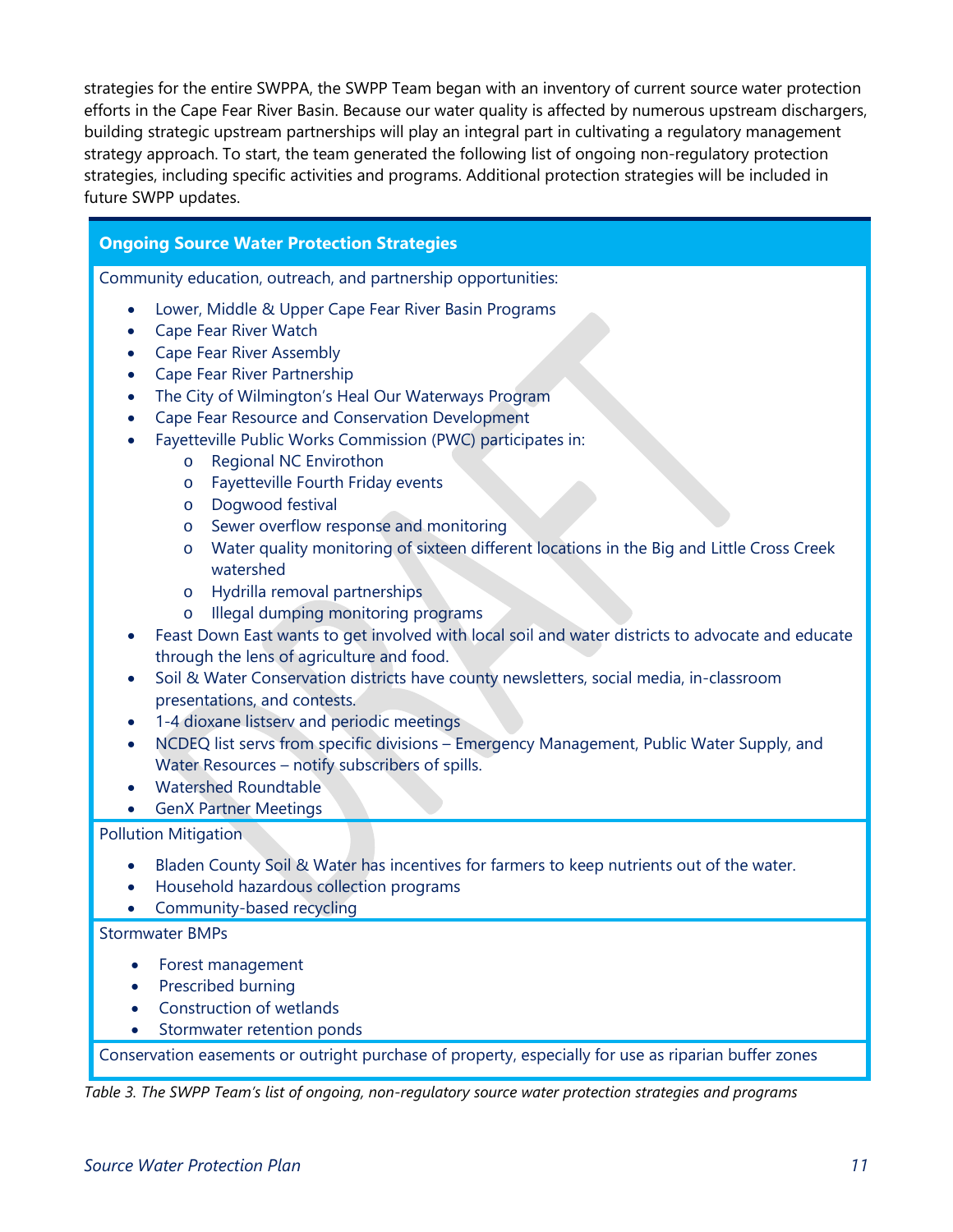The SWPP Team will use these protection strategies as a basis for developing PCS management strategies for the SWPA. Exploring these avenues will facilitate outreach to upstream communities, help develop potential collaborations with other stakeholders, and identify areas where source water protection planning can be improved. Strengthening our connections with organizations like Heal Our Waterways and the Cape Fear River Watch will also help us gain access to community input on the development of management strategies. For instance, the Heal Our Waterways initiative installs stormwater best management practices throughout Wilmington, including in residents' yards. They also have an ambassador program, "Make a Ripple," that enlists citizen volunteers to represent the Heal Our Waterways program in their communities. Constituents of Cape Fear River Watch include concerned citizens, scientists, university students, and professors. Both organizations are nonprofits that engage the community with a similar vision: a clean and thriving Cape Fear River.

#### **Public Outreach and Involvement**

CFPUA intends to share this plan with our customers. To address the community's interest in local water quality, CFPUA has been employing a variety of communication techniques to reach our customer base. These include video production, social media outreach, and engaging web content. We intend to use these techniques to increase awareness of our 2022 Source Water Protection Plan beyond our customer base. The SWPP Team will share the plan through various communication platforms to spread awareness of the plan throughout the region. By sharing the plan upstream, we hope to spread awareness about how individual citizen actions like applying pesticides and fertilizers at home negatively affect the surrounding environment and drinking water quality. Additional efforts to share the plan are described in Goals 1 and 7.

News Center Home The original item was published from 4/22/2020 9:13:15 AM to 4/22/2020 9:33:01 AM. **NEWSFLASH** 

#### Posted on: April 22, 2020

**FARCHIVED CEPUA COMPLETES SOURCE WATER PROTECTION PLAN ALONG 160 MILES OF WATERSHED** 

A years-long effort by CFPUA staff has culminated in the 2020 Source Water Risk and Resiliency Plan, a detailed summary of sites with the potential to affect water quality at the region's primary drinking water source: the intakes on the Cape Fear River.

Work on the Source Water Risk and Resiliency Plan (SWRRP) started in response to 2014's North Carolina House Bill 894: An Act to Improve Source Water Protection. Spurred in part by a 2013 coal ash spill into North Carolina's Dan River, the law directed utilities to open lines of communication with upstream industries and dischargers.

By designating contacts between utilities and potential contaminant sources, the legislation aims to enable faster, more-effective response to water emergencies.

The law recommended looking at dischargers within just a few miles of water intake sites, but CFPUA's Public and Environmental Policy Department (PEP), which developed the SWRRP, went several steps further

CFPUA's final plan identifies more than 150 potential contaminant sources - from livestock operations to Chemours - along 160 linear miles of the Cape Fear River's watershed. Extending the scope also brings the plan into compliance with 2018's America's Water Infrastructure Act, which directs utilities to include all known contaminant sources in their SWRRPs.

View the interactive SWRRP map here

Expanding the focus area allowed CFPUA's SWRRP to include known past dischargers, including Chemours' Fayetteville Works facility.

"As the utility with the southernmost intake on the Cape Fear River, CFPUA's water supply can be impacted by hundreds of upriver contaminant sources," CFPUA Environmental Management Director Beth Eckert said. "Given what we already know about emerging contaminants like PFAS and 1,4dioxane originating upriver, we didn't want to limit this study to a 10-mile radius.

CFPUA's plan addresses another chronic threat not included in the legislation: the impacts of climate change

"Every water provider - and especially those of us located in sensitive coastal communities - will have to contend with challenges like sea-level rise, saltwater intrusion, and more intense droughts and storms," PEP Director Lindsey Hallock said. "We want to plan for those long-term threats with the same level of effort we would an industrial spill or contamination event.

You can read CFPUA's SWRRP at https://arcg.is/1CryiP.

 $f \times$ 

*Figure 1. A CFPUA press release about the SWPP* 

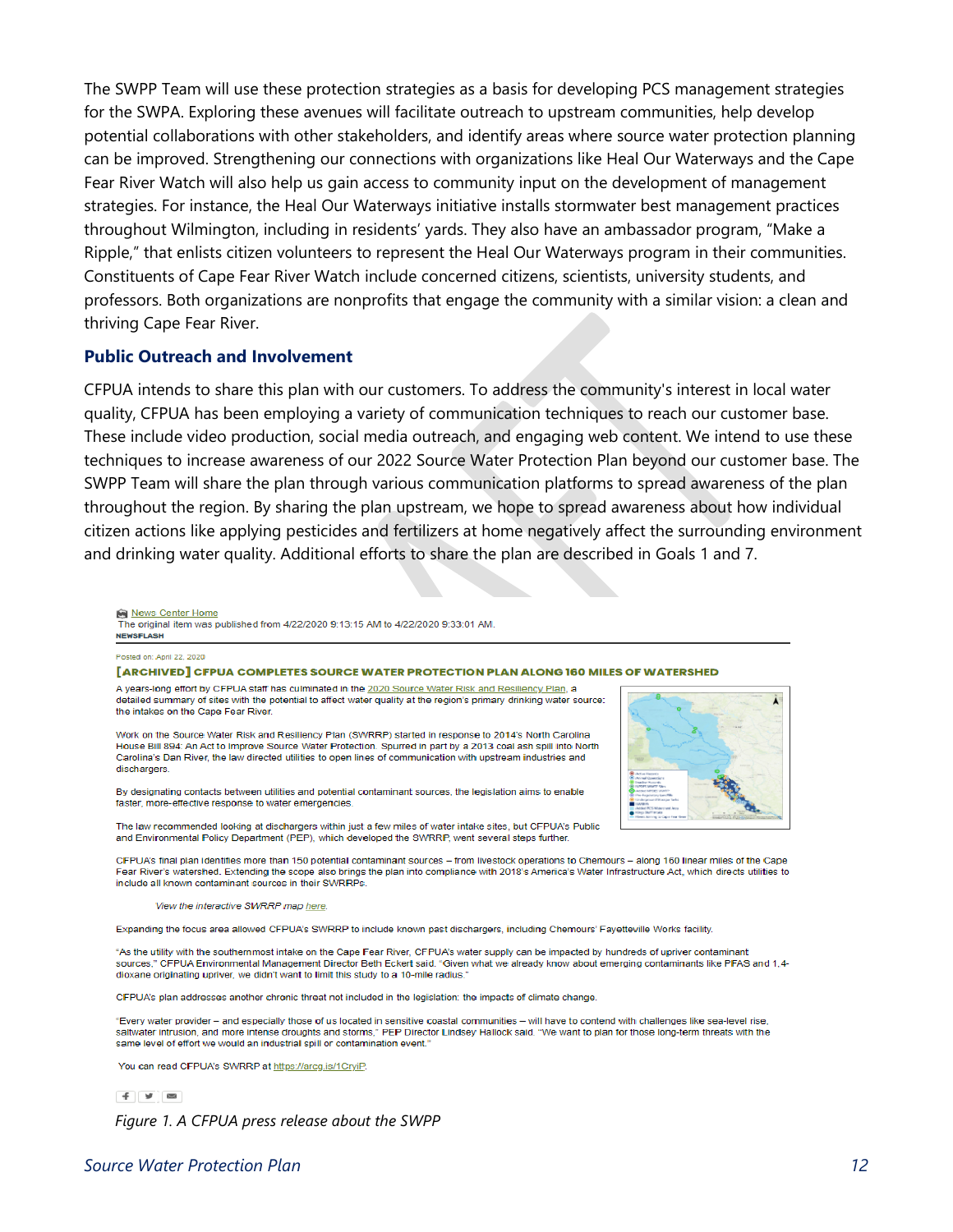The formation of this plan was influenced by a diverse group of community representatives. Three students from the University of North Carolina Wilmington helped create various pieces of the plan. CFPUA staff has presented the plan to the CFPUA Board of Directors on multiple occasions to solicit their feedback. The SWPP will also undergo a two-week public comment period to solicit feedback from stakeholder organizations and the general public. The following image is a press release CFPUA's Communication staff issued about the SWRRP. We intend to release similar information to the public about the SWPP.

#### **Contingency Planning**

#### **Emergency Response Plans**

In the event CFPUA needs to respond quickly to river contamination, staff would refer to one or more of the following Incident Action Plans (IAP) or Standard Operating Procedures (SOPs):

#### *Public Information and Policy Procedure:*

• Directs internal communication procedures for customer notifications as required by Public Notification Rule

#### *Critical Customer Call List:*

• Lists contact information for CFPUA customers that service vulnerable populations (such as hospice and nursing homes), are critical to community resiliency (such as fire departments), or demand large volumes of water to sustain their operations (such as the University of North Carolina Wilmington)

#### *Water System Contamination:*

• Contains three IAPs depending on whether the contamination is possible, credible, or has been confirmed

#### *Water Supply Interruption:*

• Referred to if interruptions have occurred due to longer-term events such as drought or acute loss of one source

#### *Water Emergency Advisory Stages:*

• Outlines the stages of CFPUA water conservation procedures to be implemented depending on operating conditions such as drought advisories and water conditions

#### *Water Emergency Management Plan:*

• Action plan for complying with the CFPUA Emergency Water Conservation Ordinance

#### *Algal Blooms:*

• Outlines monitoring guidelines and responses to algal blooms of varying severity

#### *2021 Water System Interconnects Map:*

• Identifies locations of interconnects to help redistribute water throughout all three of CFPUA's water systems to maintain water supply during a shortage or other event

#### *ICWater Software:*

• Allows CFPUA to predict the timing of chemical spills that occur upriver of the CFPUA's water intake on the Cape Fear River

#### *Source Water Protection Plan 13*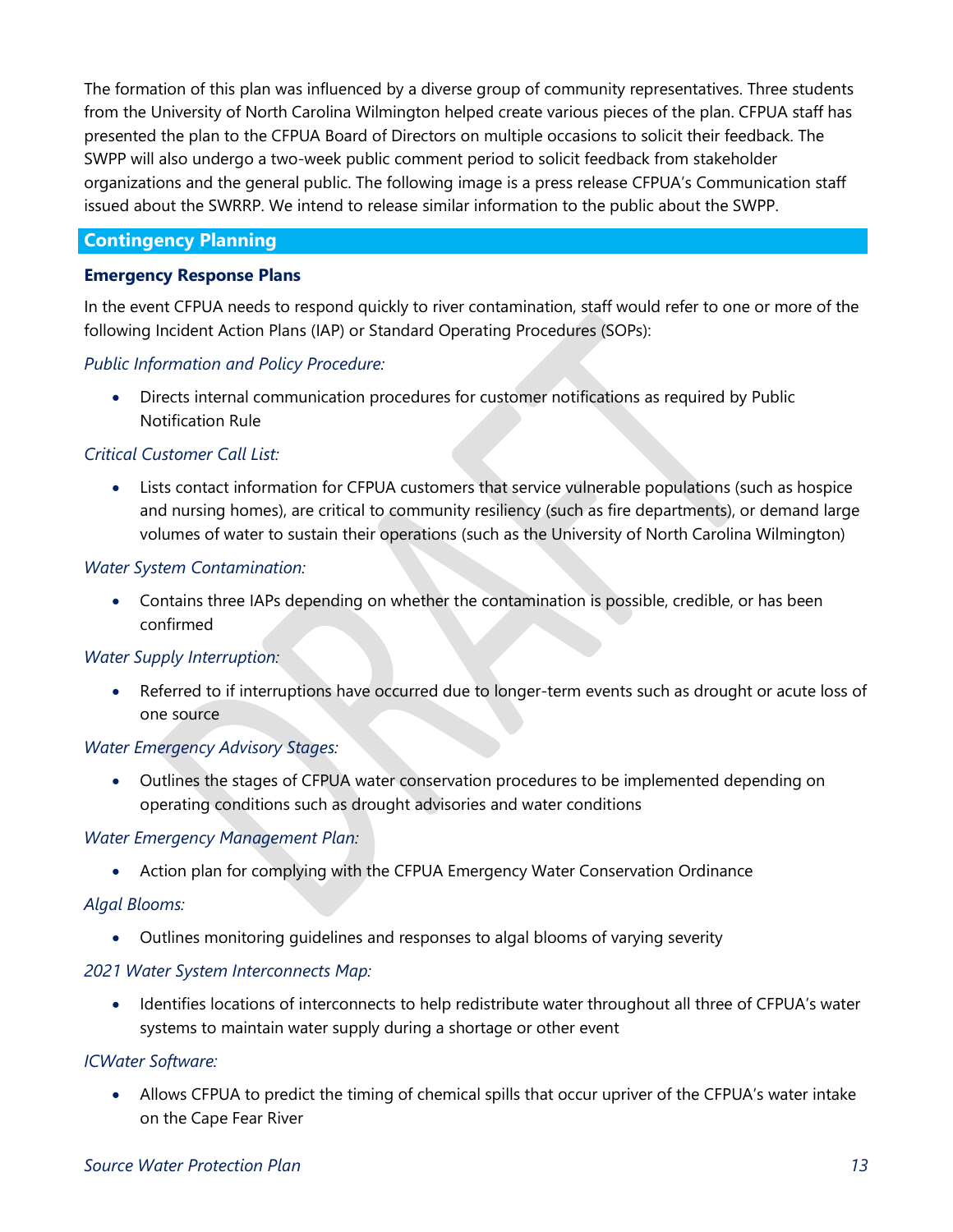The plans and protocols discussed above include strategies approved by the U.S. Environmental Protection Agency (EPA) from documents such as "Effective Risk and Crisis Communication during Water Security Emergencies," and "Critical Information Policies for Water Utilities," which helps utilities identify and manage potentially sensitive information.

In addition, we have encouraged PCSs in our SWPPA to follow instructions provided by the Incident Form (Appendix D) as soon as possible following the release of contamination into the Cape Fear River. This form includes CFPUA's emergency contacts and requests basic organizational, contact, site, and incident information from the PCS.

#### **Closing the Intake**

CFPUA uses two intakes at Kings Bluff, near Lock and Dam #1, on the Cape Fear River. In an emergency, both can be closed remotely until the contamination passes. Both can also be closed manually at several points. Another option would be to divert, isolate, or blow-off water at various points along the transmission line before the contamination reaches the Sweeney Plant. If CFPUA had to close an intake, the following would occur:

- Treatment processes would reduce and/or cease at the Sweeney Plant depending on the scenario
- Available stored water in clear wells and elevated tanks would be strategically utilized
- All interconnects would open
- Emergency wells would be activated
- CFPUA's groundwater sources would operate at maximum capacity

CFPUA water systems could sustain themselves for approximately 36 to 48 hours with a 10 percent margin of error. During this time, mandatory water conservation measures would be enacted to help retain water supply during the event. Detailed conservation procedures and implementation triggers are outlined in the CFPUA Water Emergency Management Plan.

#### **Communications**

#### *Emergency Communication Flow*

All public notices and media communications regarding a contamination incident will be conducted by the Director of Communications or a designated staff member. Utility staff has produced pre-formatted media releases and distribution lists for multiple incident types, ensuring that the public is adequately informed through multiple channels. Information sharing partnerships exist with local radio stations, news outlets, and government agencies. Additionally, information regarding a spill and any contaminant properties will be made available on the CFPUA website (https://www.cfpua.org/) and accessible through social media. CFPUA also may partner with New Hanover County Emergency Management to use the county's automated telephone notification system to distribute advisories, as well as recording information for use on the CFPUA Customer Information Line.

After initial notifications have been released, designated personnel will monitor social media outlets for information requests. Additional updates will be provided as the situation progresses via media outlets and the utility website. Samples are taken frequently during contamination events to monitor contaminant concentrations, providing data to support decision-making strategies.

In the event of a continuous or especially lengthy spill or low treated water storage levels at the start of the incident response, updates may also be provided addressing water supply levels. The tone of messages encouraging water conservation will change according to the severity of a water supply threat.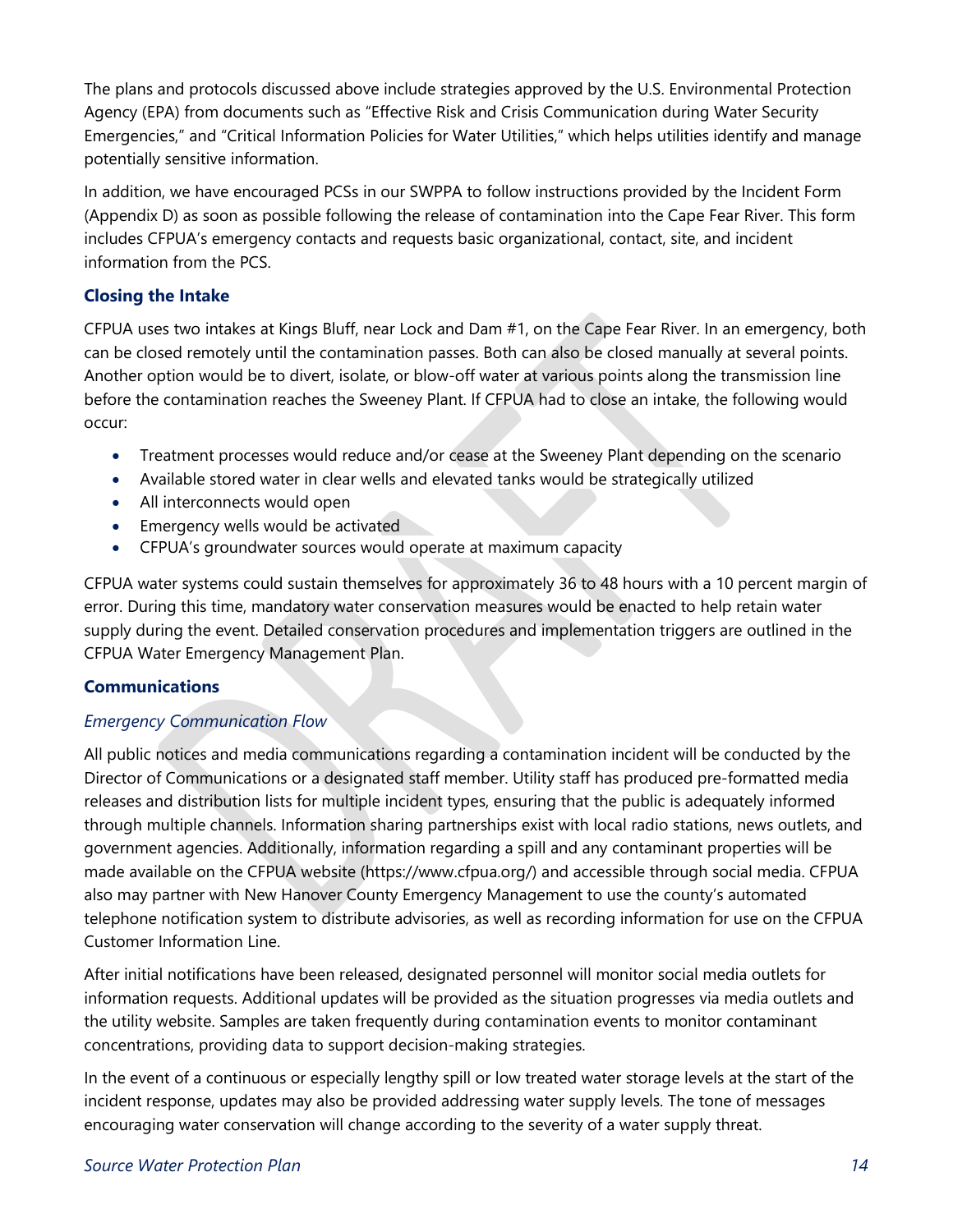#### **Implementing, Maintaining, and Updating the SWPP**

The SWPP will be updated every three years according to Section 6.1.3 of the SWPP Guidance. Events such as the construction of a new intake, the introduction of any new PCS located within the SWPPA, or major land use changes in the SWPPA will be captured in updated versions. Future SWPP updates will also include any additional information discovered through goal and strategy implementation. The SWPPT will meet quarterly to update the plan and/or implement the goals outlined in this plan according to individual goal timelines.

Although some of the goals outlined in this report could be considered PCS management strategies, the SWPP Team will include management strategies for each PCS type in our SWPPA in future iterations of the SWPP. It is important to note that CFPUA's current Emergency Response Plans (ERPs) are maintained by an in-house Security and Emergency Manager and address protections for CFPUA's drinking water. These plans will be considered by the SWPP Team in the development of additional management strategies. Personnel assignments for responsibilities identified in CFPUA's contingency plans are indicated in each ERP or SOP and at times are determined by CFPUA's Security and Emergency Manager.

If the need for funding arises to implement goals outlined in the SWPP, team members will explore various avenues, including the list of grant opportunities below:

- National Fish & Wildlife Foundation, especially the Emergency Coastal Resilience Fund Grants
- N.C. Clean Water Management Trust Fund Grants
- N.C. Coastal Non-point Source Program Grant
- National Water Quality Initiative

While the SWPP Team will be responsible for completing the SWPP goals, the team may work with external partners or use external sources to accomplish the goals. Further, the person responsible for overseeing the administration and implementation of the SWPP is Kathryn Pohlman. As CFPUA's Assistant Director of Environmental Management and Sustainability, Kathryn is involved with internal sustainability initiatives, water quality procedures, and emergency management plans. Kathryn also organized the SWPP Team, led the meeting, and has environmental ties in the community as the local university's previous Sustainability Director. For these reasons, Kathryn is the most appropriate SWPP program administrator.

#### **Acknowledgements**

Work on the SWPP began in 2018 and has continued through 2022. The progress made to date could not have been done without the dedication and guidance of CFPUA staff and our external partners. The plan's scope extends far beyond the required SWPP guidelines – a goal that was only achievable with the expertise and input from everyone involved.

We would like to acknowledge the work of the following departments at CFPUA for their contributions to the SWPP:

- Communications Department
- Environmental Management and Sustainability Department
- Linear Assets & Project Management Department
- Public & Environmental Policy Department
- Treatment & Engineering Department

We would also like to thank each member of the SWPP Team listed in Table 1, as well as students from the University of North Carolina Wilmington who devoted their time to the SWPP throughout the course of their internships with CFPUA. The students we would specifically like to thank are:

#### *Source Water Protection Plan 15*